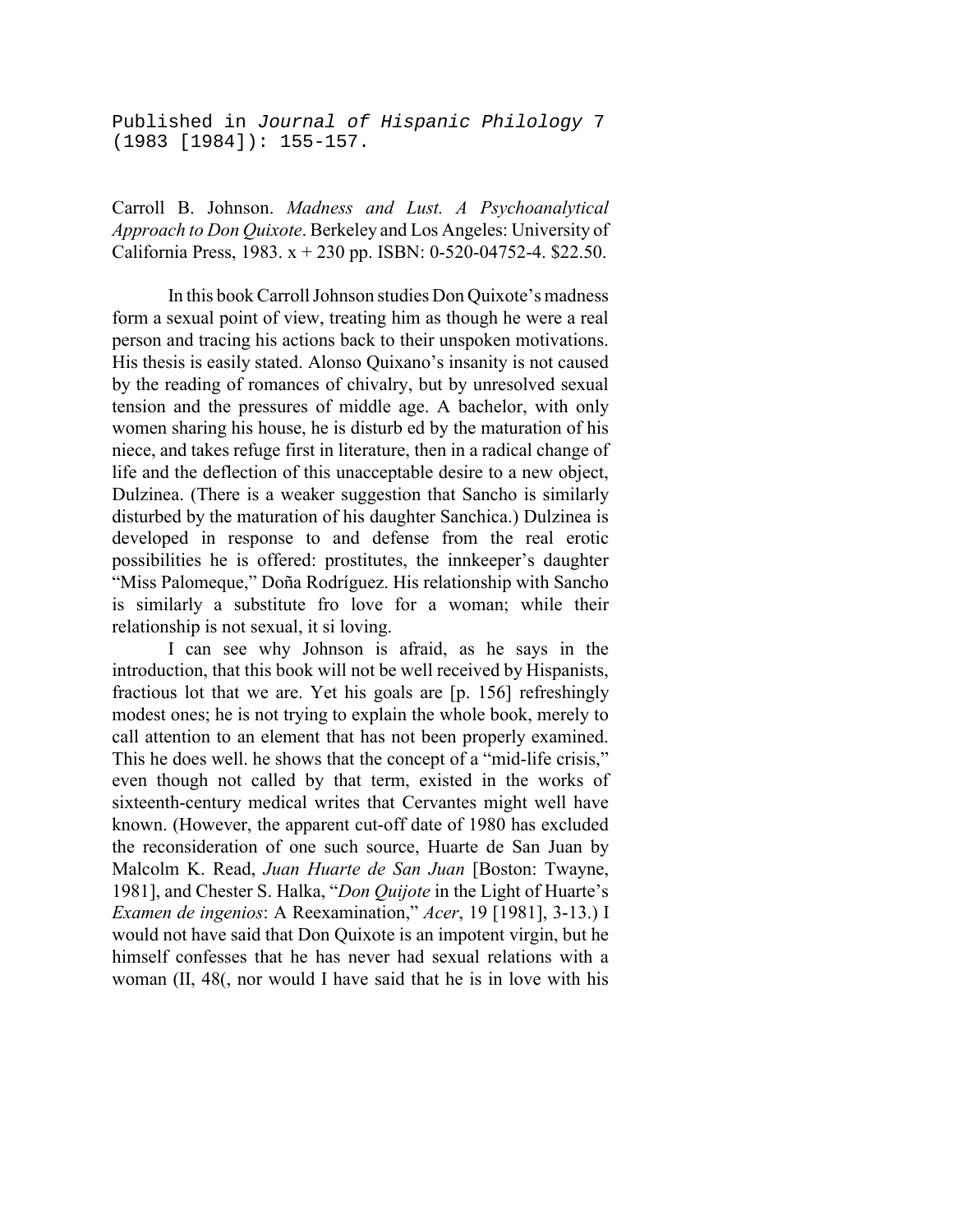niece, but the book's emphasis on adolescent women is undeniable. Alonso Quixano's "mozo de campo y plaza," mentioned in I, 1, is immediately forgotten, and Sancho's daughter is mentioned much more often than in his son. The protagonist does reject every opportunity for legitimate sexual satisfaction, and thus is, in true neurotic fashion, "artífice de su desventura," rather than of his "ventura," as he claims (II, 66).

A test of a book's value is the thought it provokes. This book provokes quite a bit. One avenue Johnson does not explore, save to point out, with an air of disapproval, the priest's celibacy, is the religious. In thinking about other examples of mod-life crises of Cervantes' day or before, thus to be sure that it is not a uniquely American, or even Californian, phenomenon, it seems that there were a good many of them, but they were most often religious in the resolution. Alluded to only in a chapter title is the case of Dante; a Hispanic example is Lull. Yet a case with which Cervantes was surely acquainted, considering the popularity of his works in sixteenth-century Spain and the reflections of his ideas in Cervantes, is St. Augustine. All of these men tell us in their writings that, in their thirties, they suffered a crisis with considerable sexual content, and turned to God fro relief. That don Quixote's erotic chivalry is quasi-religious in nature is stressed in the text. Would not a religious commitment have been an appropriate wya for him to deal with his sexual tension and fears of death?

Another area that Johnson stays quite clear of, though he must have reflected on it, is the applicability of all of this to Cervantes. If Don Quixote was a *cincuentón*, as Johnson points out, Cervantes was too, and if Don Quixote lived in an exclusively female household, but without a wife, so did Cervantes (in Valladolid); though married, he never refers to his wife. Cervantes also had a mid-life career change. Why was *he* so fond of romances of chivalry, and why did he protest so strongly against them? Is *all* the sexual tension of *Don Quixote* to be attirbuted to the conscious creation of a fictional universe? When some must be subtly teased out of the text, this would seem unlikely. And what, if anything, are we to make of the Quixotic portrait of the author on the cover?

Two minor corrections. It is not Vivaldo, but Don Quixote who maintains that being in love is an essential part of being a knight-errant  $(p. 25)$ . The recollections of Feliciano de Silva's works in I, 1 can not be from the *Segunda Celestina* (pp. 68, 111); such a